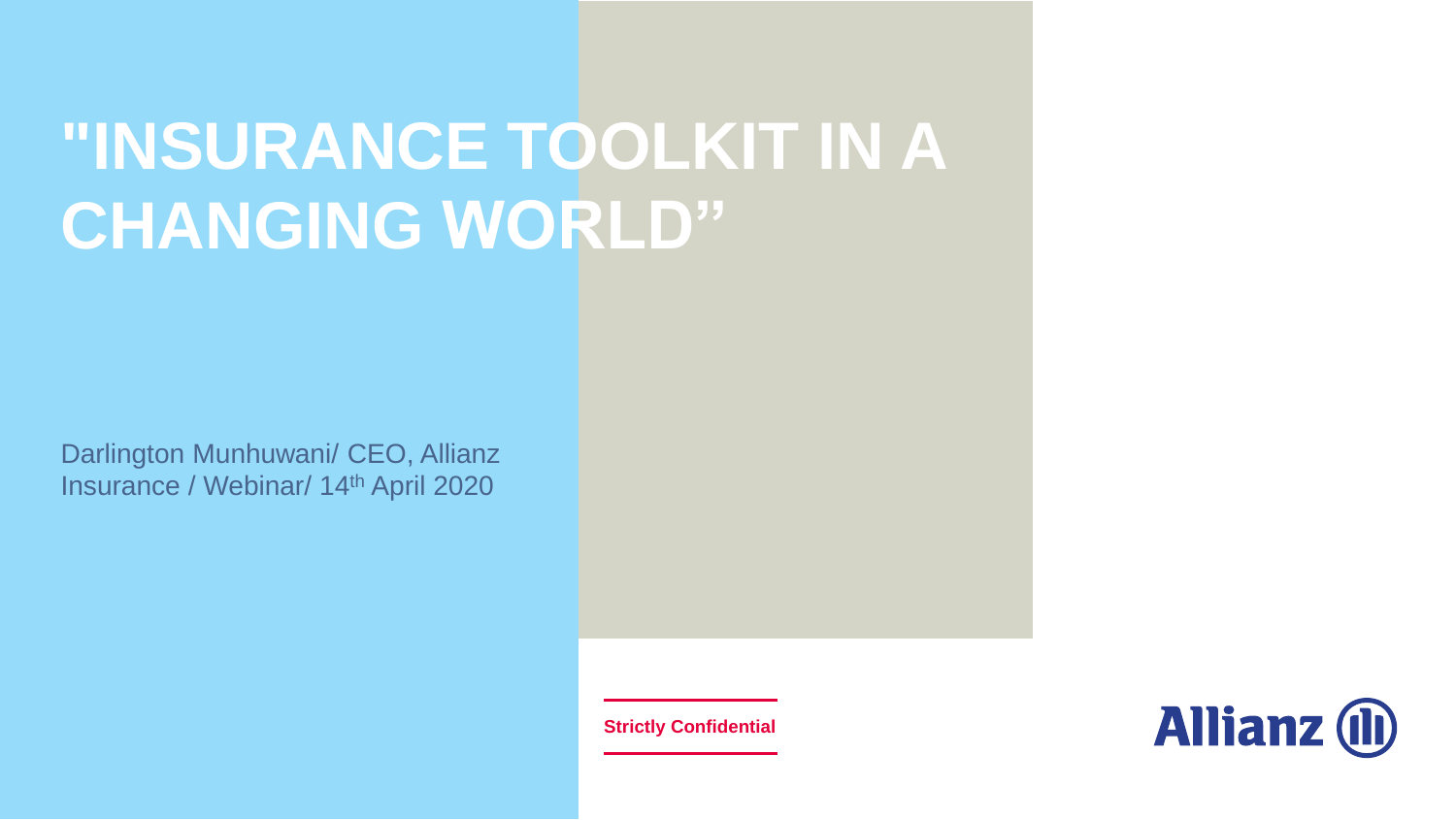

# **CONTENT TOPICS**





**022 RISK BAROMETER: GHANA'S** 





**03 GHANA** & THE REST OF THE **WORLD**



© Copyright Allianz 27-May-20 Insurance Toolkit | Allianz | Darlington Munhuwani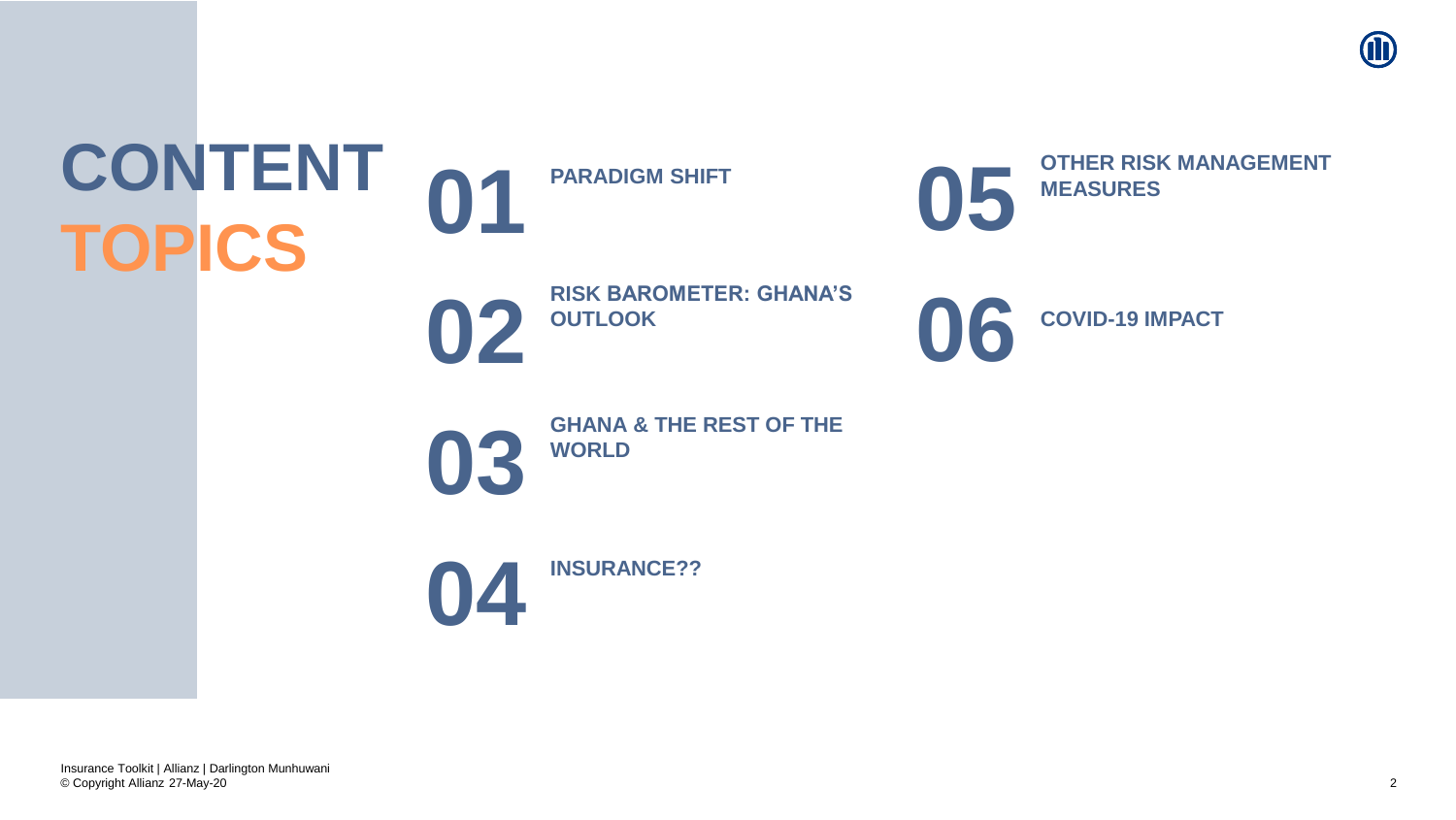# **PARADIGM SHIFT**



Fundamental shifts that address biological, Physical and emotional challenges



© Copyright Allianz 27-May-20 File name | department | author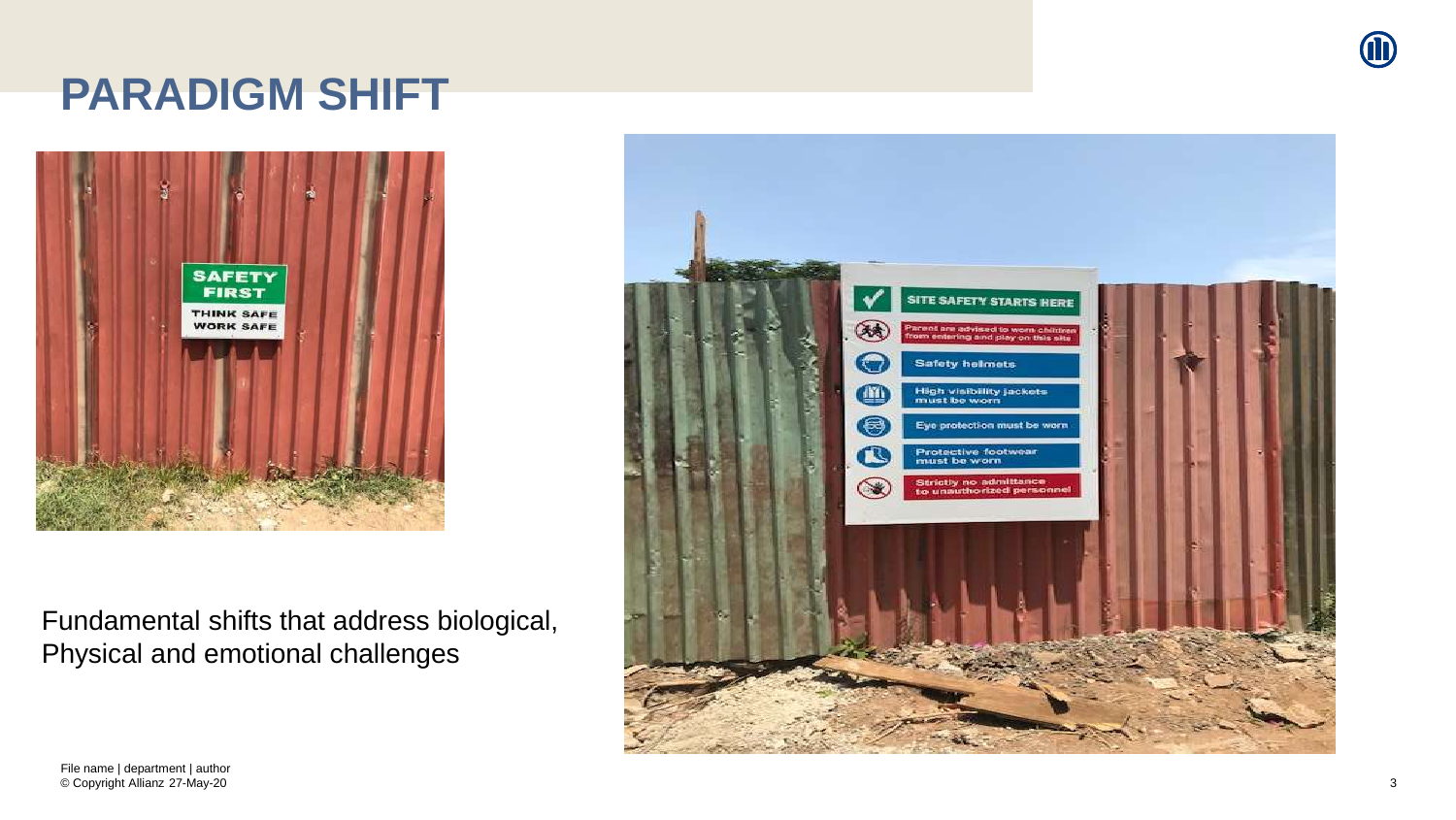

### **ARE YOU COVERED?**

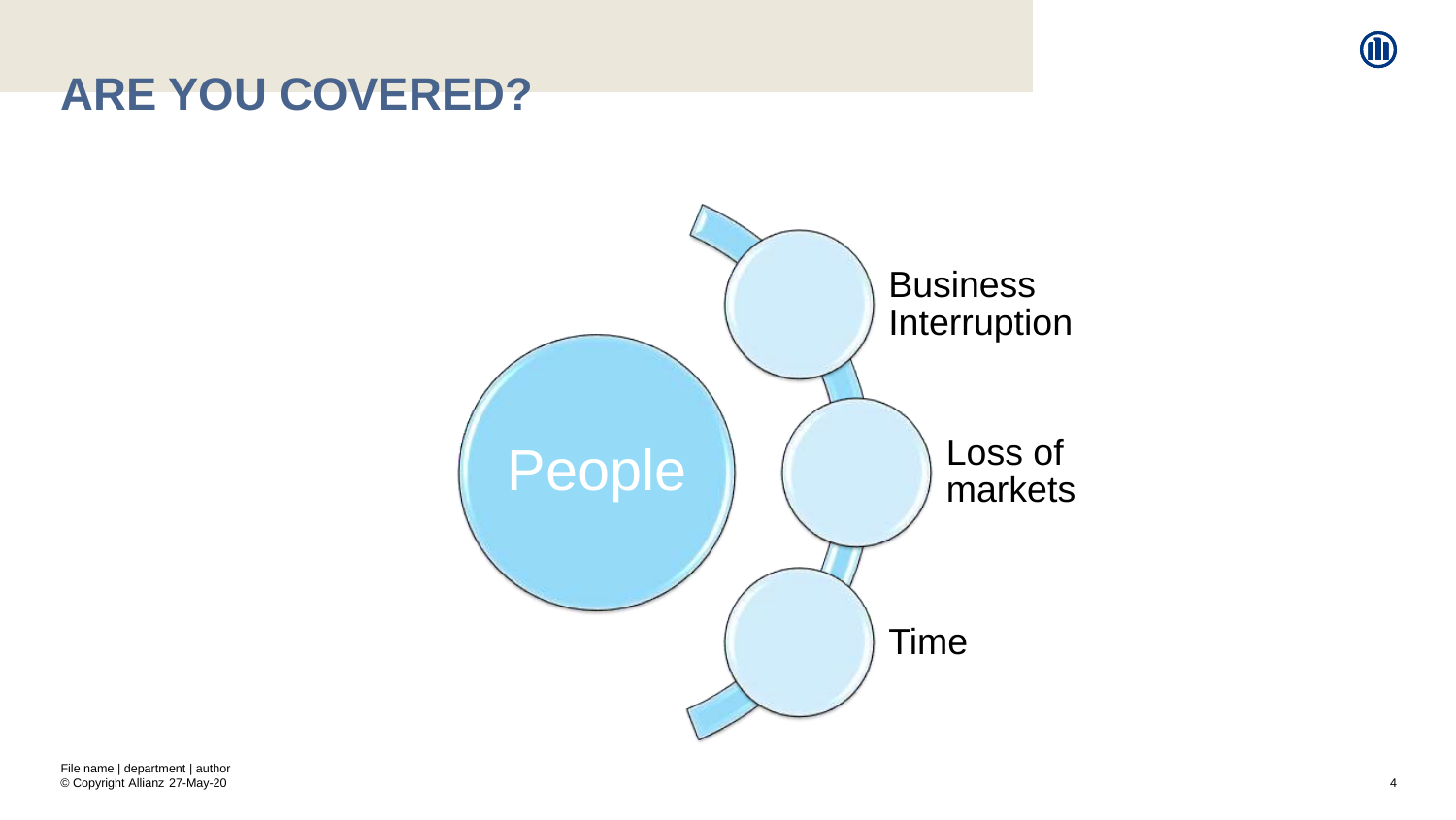# **TOP 10 RISKS – GHANA AND THE REST OF THE WORLD**

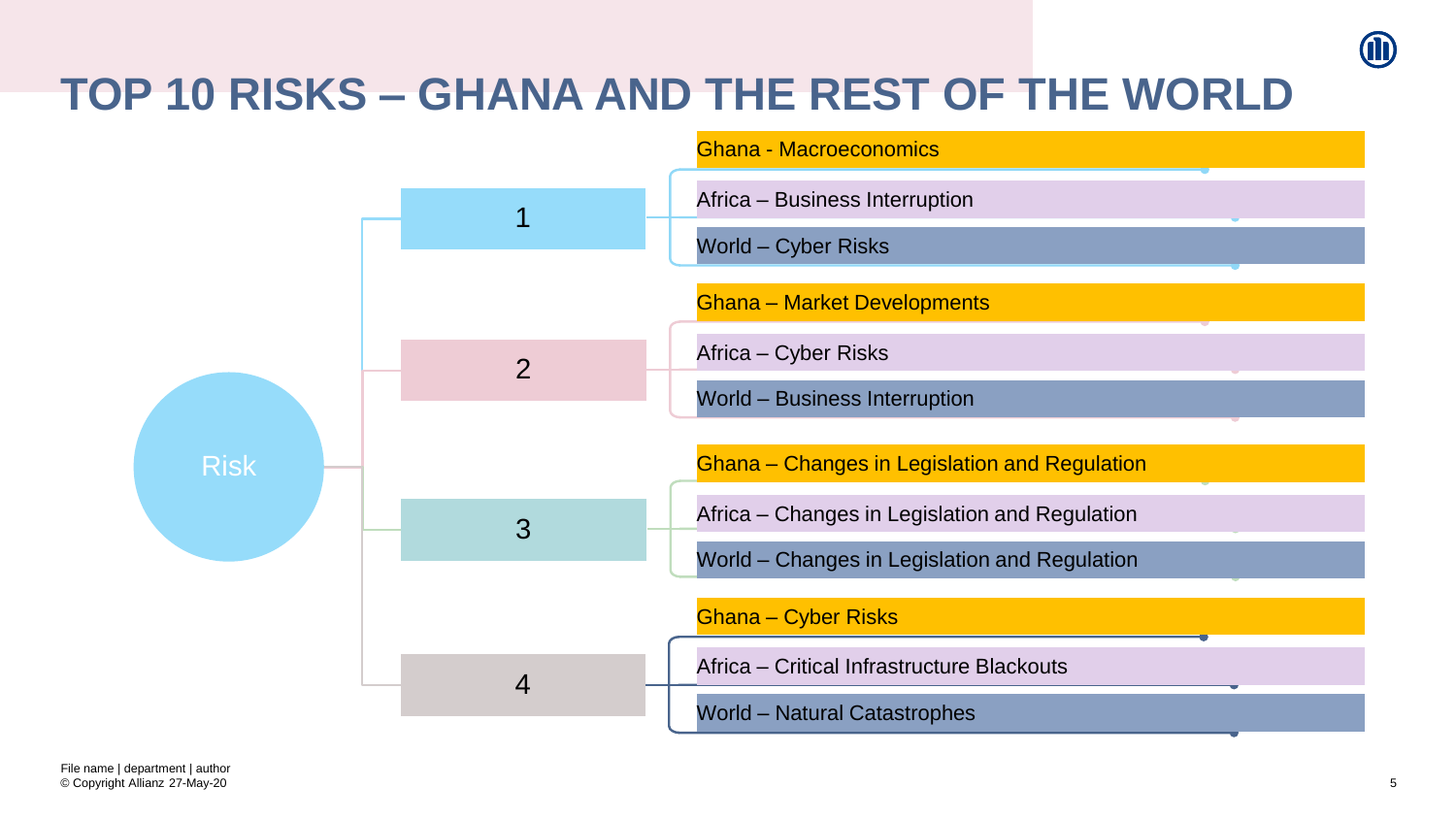

# **INSURANCE SOLUTIONS TO THE RISKS**



#### Computers/Cellphones/Data processing?

© Copyright Allianz 27-May-20 File name | department | author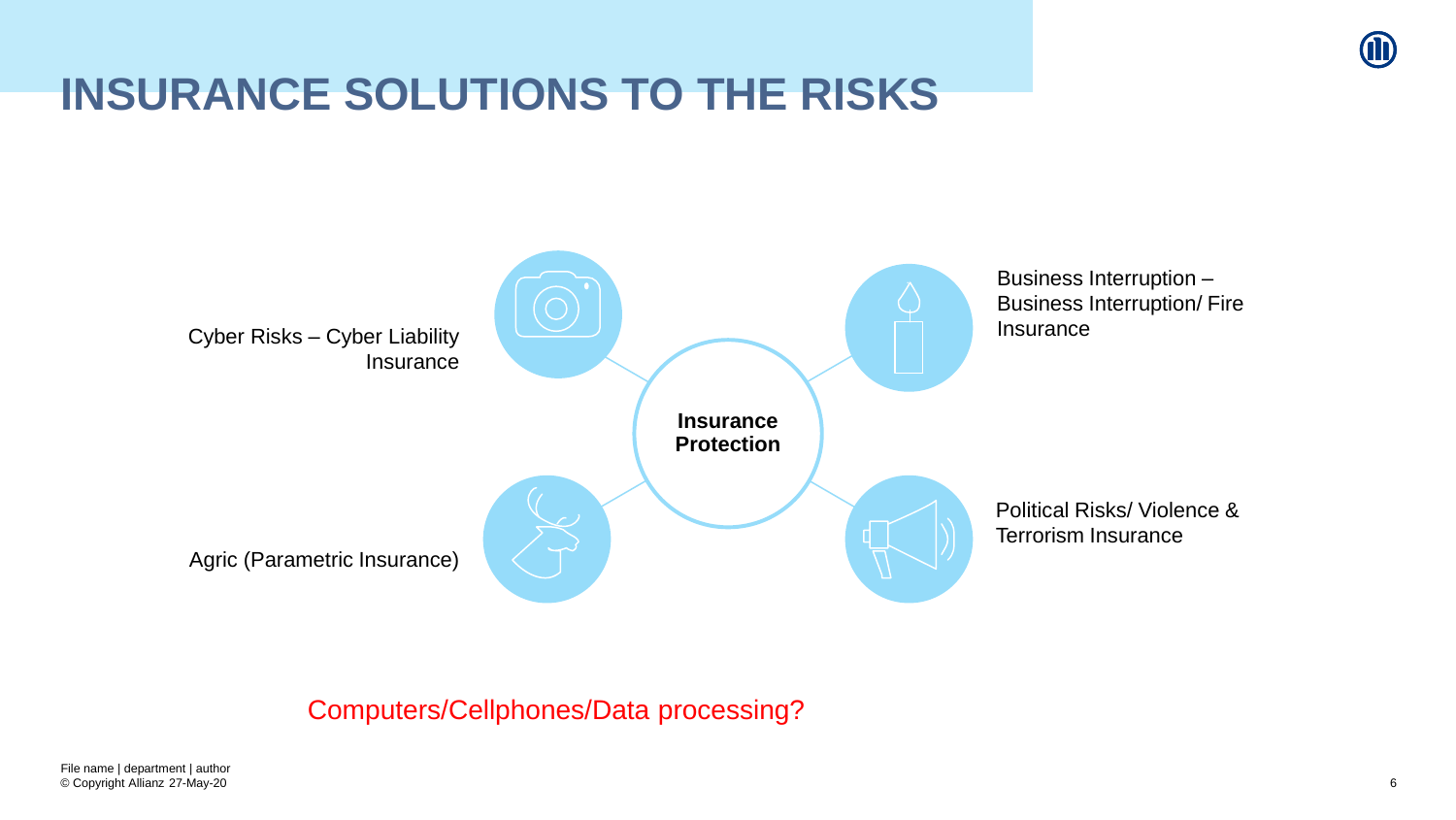

### **WHAT TO DO…**

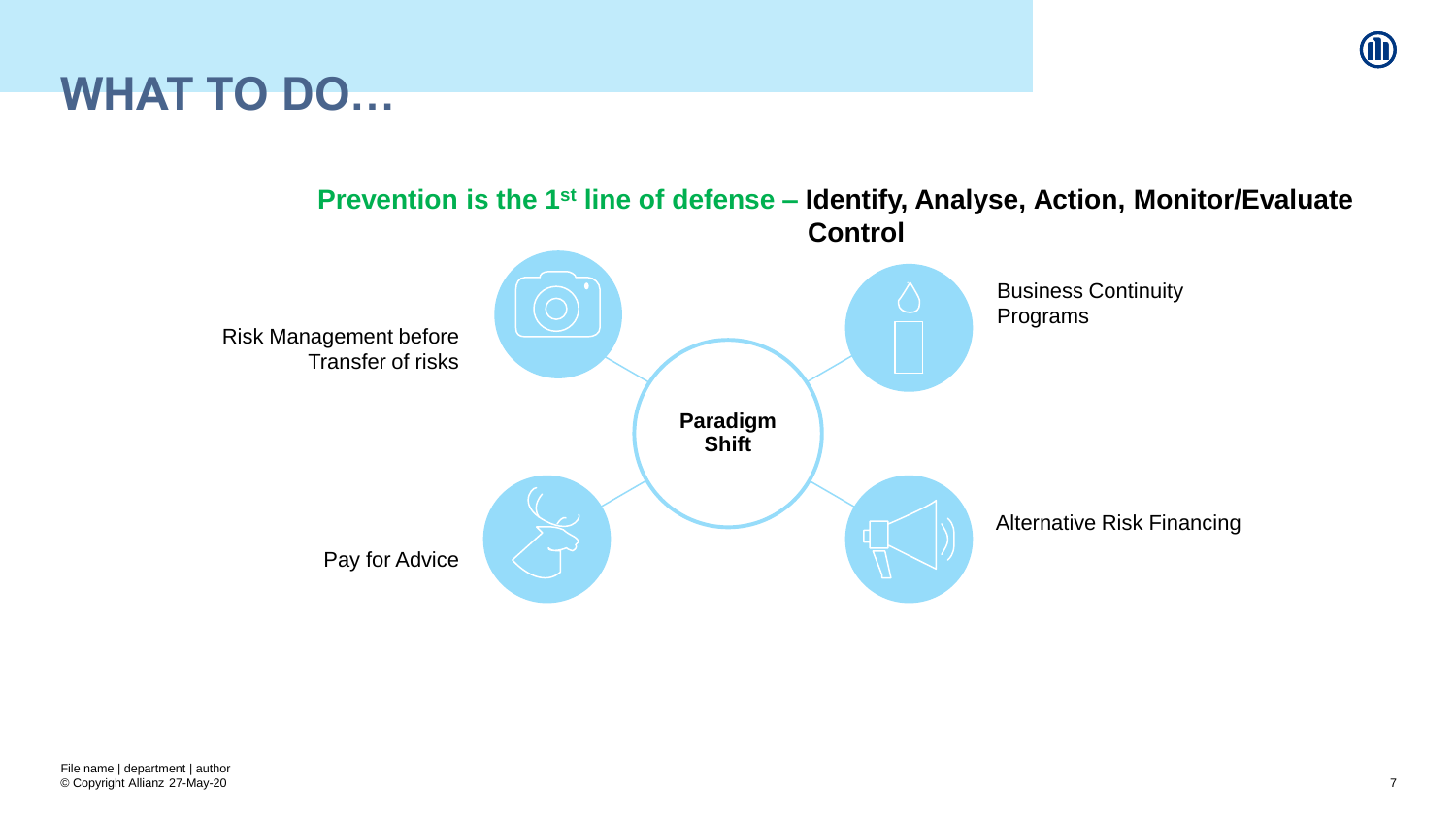

# **CYBER RISKS, DIRECTORS & OFFICERS LIABILITY**

**The advent of COVID-19 and increased remote working, causes businesses to consider the following cybersecurity questions.**

- 1. Are the remote connections employees are using restricted to company supplied secure equipment?
- 2. Is there adequate capacity to facilitate a sudden increase in volume, beyond the current volume, of remote workers and maintain remote access to all critical infrastructure?
- 3. Are all employees using necessary information technology security measures including VPN, etc. for the remote connections?
- 4. Are remote access control (request, obtain, use, terminate) policies and procedures being updated to enable staff to regularly work remotely on a formal basis?
- 5. Are communication channels and collaboration frequency enhanced to prevent remote employees vulnerable to disinformation (to take advantage of fears over coronavirus) related to COVID-19 cyber threats? Specifically, is there additional awareness, or training, being pushed out to employees related to emerging phishing threats or other known attack methods being monitored through the company's threat intelligence?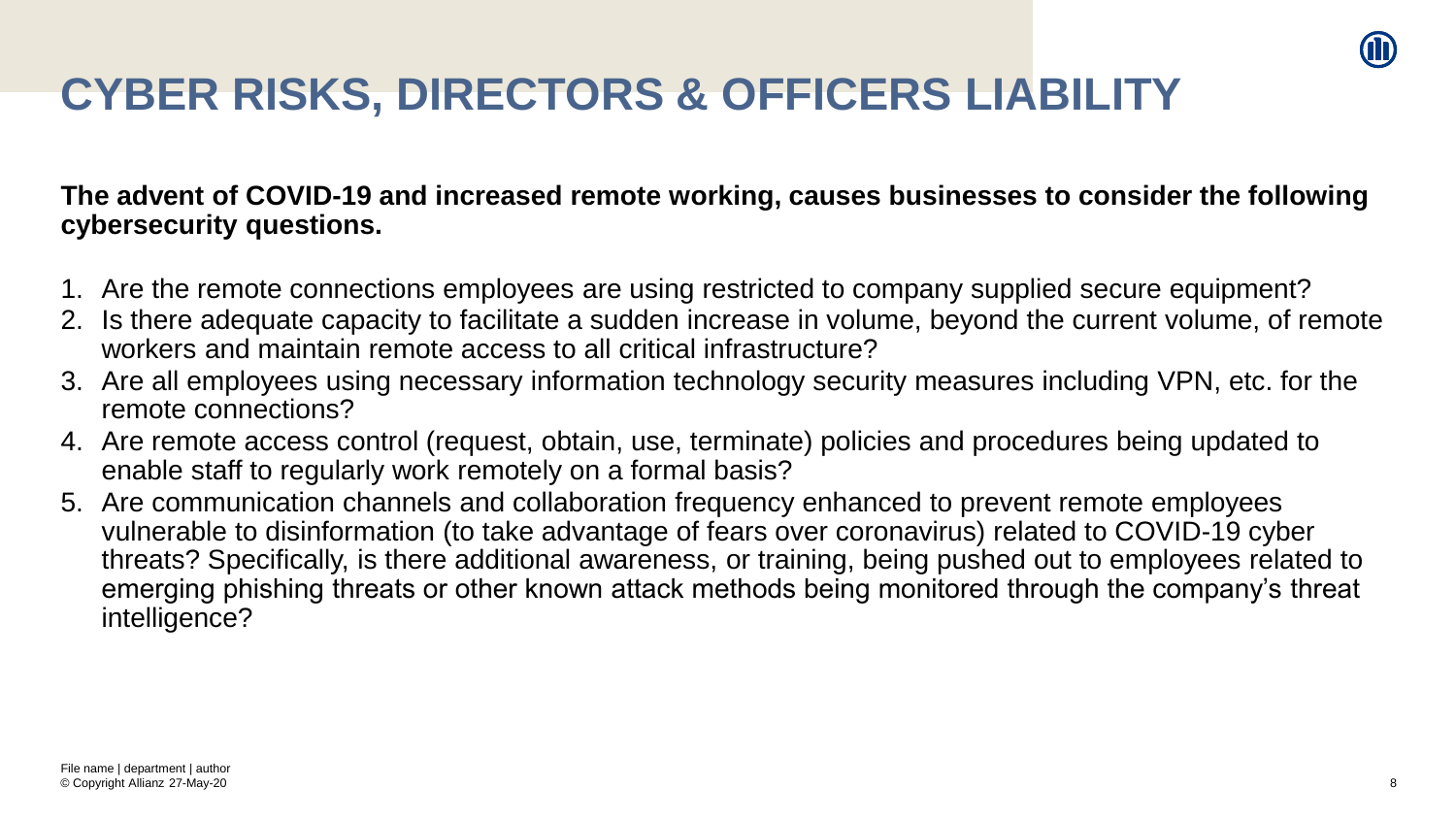## **CYBER & SUPPLY CHAIN RISKS**



© Copyright Allianz 27-May-20 File name | department | author